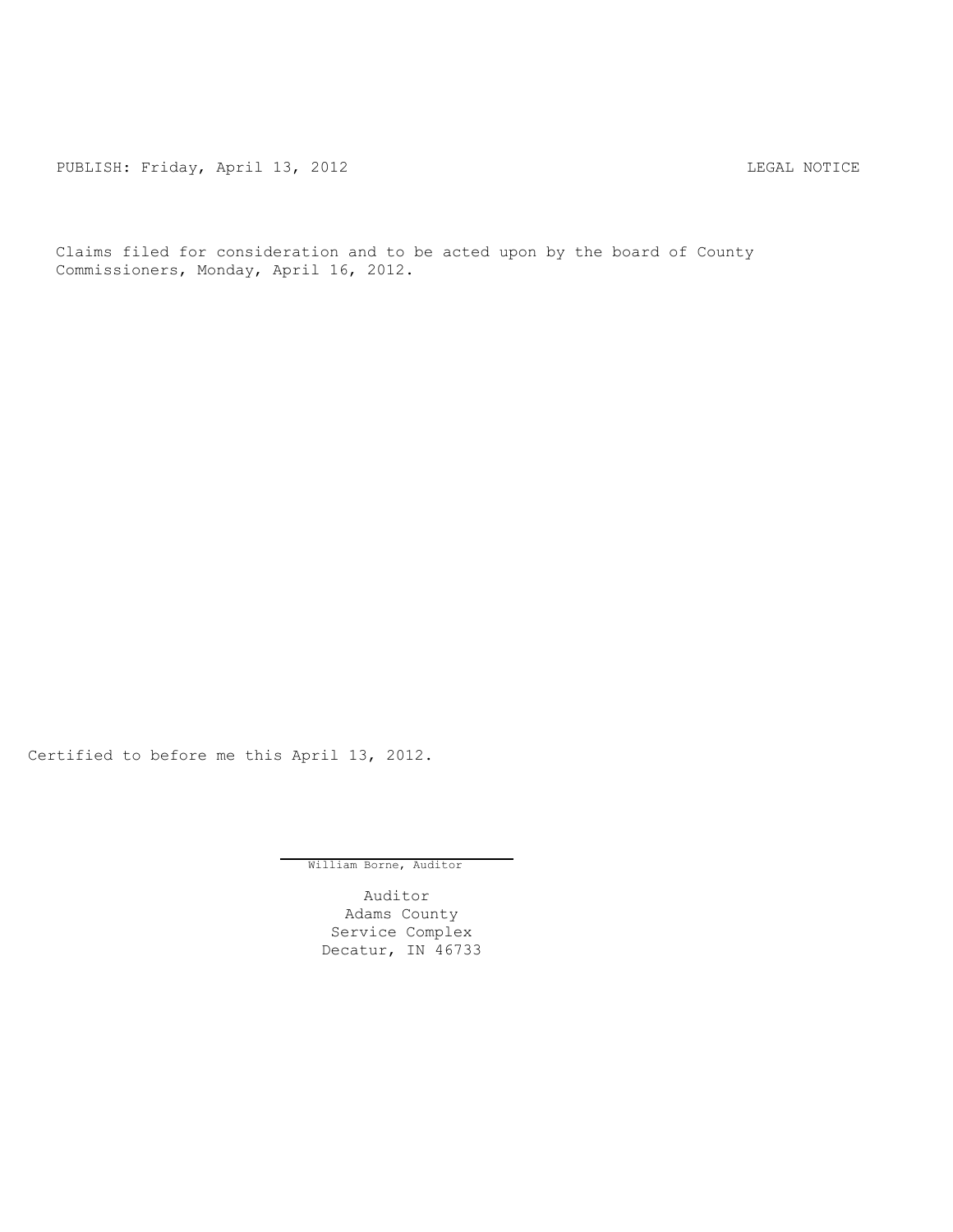

## **Claims Docket for Newspaper Adams County, Indiana**

## For Period: **3/6/2012** to **3/26/2012**

Date Claims to be Paid: **4/16/2012**

*313 W. Jefferson St. Decatur, IN 46733 (219) 724-2600*

| <b>Vendor</b>                   | Amount          | Vendor                                          | Amount          |
|---------------------------------|-----------------|-------------------------------------------------|-----------------|
| <b>Adams County Auto Supply</b> | 647.48          | Adams Memorial Hospital                         | 31,476.54       |
| Indiana Michigan Power          | 10,604.51       | Baker And Sons Plumbing &                       | 138.35          |
| Beam, Longest, And Neff         | 2,887.42        | Berne Ready Mix                                 | 1,415.90        |
| Berne Tri-Weekly News           | 135.46          | Hoosier Blue Flame                              | 76.00           |
| Bowers, Charles                 | 2,333.33        | Cintas Location #338                            | 95.38           |
| City Of Decatur                 | 4,904.53        | Clarke Mosquito Control P                       | 2,107.48        |
| Decatur True Value              | 28.79           | <b>Complete Printing Service</b>                | 467.60          |
| Computer Systems, Inc.          | 150.00          | Weber, Daniel                                   | 20.00           |
| Decatur Daily Democrat          | 153.95          | Decatur Postmaster                              | 135.00          |
| Douglas L. Bauman               | 50.00           | Kiess, Duane A.                                 | 100.00          |
| Fleming Excavating, Inc.        | 4,708.00        | Gasoline Equipment                              | 1,691.00        |
| Gordon Food Service             | 3,418.60        | Hilty Engine Service                            | 2,113.39        |
| I C O Training Fund             | 4.00            | Imaging Office Systems, I                       | 1,588.35        |
| Indiana State Police Trai       | 129.00          | <b>Innovative Concepts</b>                      | 1,233.00        |
| Smith, Jan                      | 20.00           | Janitors Supply Company                         | 143.87          |
| Spaulding, Joe                  | 25.52           | K-Mart                                          | 338.43          |
| Kiess Electric                  | 5,350.00        | L & S Distributing                              | 3,313.05        |
| Lehman Feed Mill                | 165.10          | Caffee, Lonnie                                  | 65.00           |
| Gresla, Mark S. Md              | 420.25          | Meshberger Brothers Stone                       | 41,610.49       |
| Monroe Water Department         | 237.07          | Nipsco                                          | 4,826.61        |
| Portland Motor Parts, Inc       | 10.71           | McIntosh, Rhonda L.                             | 49.28           |
| Bollenbacher, Rodney G.         | 50.00           | Smitley, Ronnie L.                              | 100.00          |
| Roto-Rooter                     | 220.00          | Selking International                           | 412.18          |
| <b>Shell Fleet Plus</b>         | 139.58          | Shifferly Dodge                                 | 38.40           |
| Baumann, Steve                  | 50.00           | <b>Stone-Street Quarries</b>                    | 433.74          |
| Smith, Teryl R.                 | 299.41          | Print Shop                                      | 1,420.49        |
| Top Supply Company              | 78.84           | Tri-State First Aid                             | 38.80           |
| Underground Pipe & Valve,       | 1,020.00        | Victoria Ellis                                  | 20.00           |
| Wal-Mart / GEMB                 | 146.52          | Welder Services, Inc.                           | 41.79           |
| West Payment Center             | 460.95          | Witham Toxicology Laboratory                    | 1,464.00        |
| Napa Auto Parts                 | 8.99            | Christopher E. Harvey                           | 135.08          |
| Burry, Herman, Miller, Brown    | 4,426.80        | Swiss City Veterinary                           | 1,207.00        |
| National Serv-All #091          | 155.02          | CenturyLink                                     | 893.60          |
| Teeple, Gary                    | 20.00           | Imi Irving Material, Inc.                       | 1,735.91        |
|                                 |                 |                                                 |                 |
| Paul Norr                       | 72.40<br>432.00 | Croy Machine & Fabricatio<br>Purdue University  | 25.50<br>464.20 |
| Tom Magnan<br>Rekeweg, Shane    | 2,785.61        |                                                 |                 |
|                                 |                 | Bixler Insurance, Inc.                          | 48,236.00       |
| Mary Beery                      | 95.48           | Hi-Way Service, Inc.                            | 154.46          |
| Myron Dearmond Farm Drainage    | 96.50           | Don Myers Plumbing<br>Ritter's Flowers And Gift | 3,300.59        |
| Adams County Soil & Water       | 13,300.00       |                                                 | 120.00          |
| Indiana County Auditor's        | 579.00          | Bob's Locksmith Shop                            | 103.45          |
| Dan M. Elzey                    | 20.00           | Richard Clutter                                 | 20.00           |
| Chad W. Sprunger                | 1,397.85        | Zurcher Tire, Inc.                              | 967.35          |
| Tom Magnan/Special Needs        | 166.79          | Matthew Bender                                  | 82.89           |
| Kristina Buckner                | 15.40           | Indiana Dept. Of Workforc                       | 172.00          |
| Arthur J. Booth                 | 20.00           | Benicomp, Inc                                   | 223,499.90      |
| Hunts Appliance Service         | 210.00          | Harvest Land Co-op                              | 14,363.01       |
| Cass Hammond                    | 79.20           | Wal-Mart                                        | 55.98           |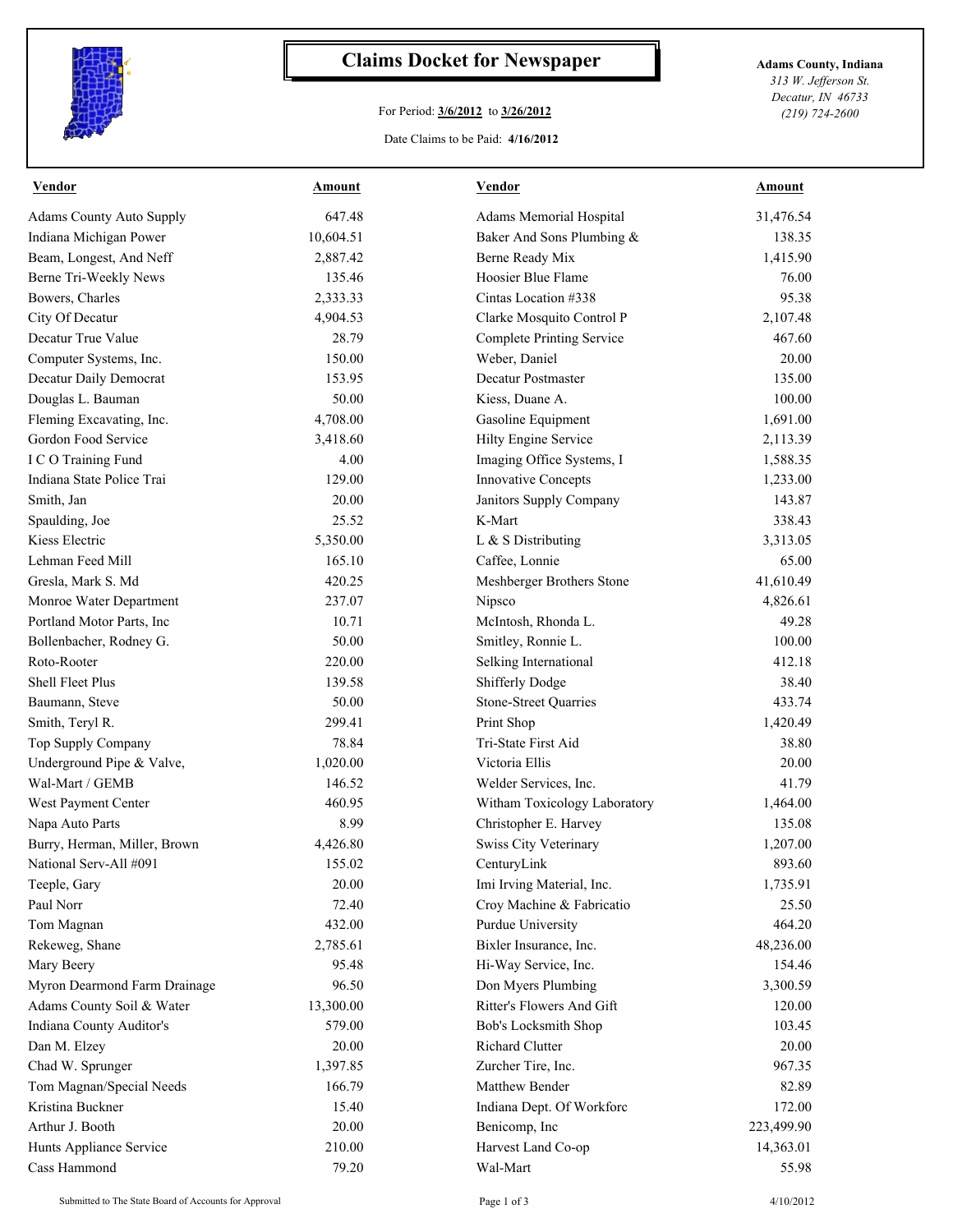| Adams County Truck Repair             | 2,863.76   | Bradley & Associates                    | 2,206.00  |
|---------------------------------------|------------|-----------------------------------------|-----------|
| Impac                                 | 240.50     | Treasurer, State of Indiana             | 3,447.00  |
| <b>Fastenal Company</b>               | 207.79     | Leslie W. Marckel                       | 20.00     |
| American Academy of Pediatrics        | 128.90     | <b>ERS Wireless Communications</b>      | 236.00    |
| Michael G. Werling                    | 348.75     | Adams County Sheriff's Commissary       | 162.50    |
| Southeastern Equipment Company        | 624.28     | Kim A. Fruechte                         | 20.00     |
| Kelly Werich                          | 121.60     | Troyer's                                | 2,603.47  |
| Edwin Ford                            | 20.00      | Randy Colclasure                        | 50.00     |
| Gledhill Road Machinery Company       | 845.00     | McKesson Medical - Surgical             | 124.66    |
| International Code Council, Inc.      | 125.00     | Paper Rolls Plus                        | 28.50     |
| <b>Uricks Trucking</b>                | 2,332.00   | Grainger                                | 212.36    |
| Louise M Busse                        | 25.40      | Kids Law                                | 2,444.00  |
| Kevin Burkhalter                      | 50.00      | Michelle Hackenjos                      | 73.94     |
| William Borne                         | 83.80      | Forms Management Group, Inc.            | 399.00    |
| Constance J. Moser                    | 225.00     | Daniel J. Michaels                      | 20.00     |
| Henry R. Mayer                        | 20.00      | Extinguisher Co. No. 1                  | 104.94    |
| Verizon Wireless                      | 1,883.54   | <b>Stationair's Express</b>             | 4,081.59  |
| SunGard Public Secctor                | 35.71      | <b>Landon Patterson</b>                 | 1,506.55  |
| Karla Marbach                         | 6.60       | ReusserDesign                           | 75.00     |
| Schwartz Blacksmith, LLC              | 79.45      | CDW Government, Inc.                    | 518.73    |
| <b>First National Bank</b>            | 187.22     | R & R EMPLOYMENT INC.                   | 900.00    |
| Cintas Location #G64                  | 604.04     | John August                             | 199.39    |
| Gregory A. Cook                       | 20.00      | LBH Chemical & Industrial               | 1,343.73  |
| Jeremy Wetter                         | 125.00     | Robert E. Rhoades                       | 50.00     |
| Dell Marketing L.P.                   | 518.73     | Richard F. Thompson                     | 75.61     |
| Office Depot                          | 316.92     | Decatur Ace Hardware                    | 685.08    |
| WM Imaging Solutions, Inc.            | 30.00      | Kevin McIntosh                          | 20.00     |
| <b>Russell E Cook</b>                 | 20.00      | Adams Memorial Hospital                 | 92.05     |
| Association of Indiana Counties       | 30.00      | Forensic Fluids Laboratories            | 500.00    |
| Mark R. Mitchel                       | 149.76     | Adams Memorial Hospital / Behav. Health | 30.00     |
| Network Storage, Inc.                 | 5,723.17   | Timothy L. Barkey                       | 153.22    |
| O'Reilly Auto Parts                   | 49.90      | Scottsdale Insurance Company            | 4,856.64  |
| William Grimm                         | 44.88      | Centurylink Communications              | 0.03      |
| Global Gov't/Ed                       | 2,586.14   | Purdue CES Education Fund               | 49.31     |
| Anna Steiner                          | 50.00      | Paperless Business Solutions, LLC       | 2,050.00  |
| Joel Mishler                          | 1,685.00   | Central Customer Charges                | 691.62    |
| Treasurer, State of Indiana           | 270.60     | <b>Blue Book</b>                        | 41.95     |
| Eastern Alliance Insurance Company    | 5,711.15   | Eric Orr                                | 7,748.00  |
| 3M Electronic Monitoring              | 1,772.20   | Moore Wallace                           | 309.09    |
| Ebbert's Seed                         | 621.61     | Mark Chaffins                           | 20.00     |
| <b>Indigital Telecom</b>              | 4,311.88   | Northeast Wisconsin Technical College   | 350.00    |
| <b>NCTI</b>                           | 632.87     | Star Insurance Agency                   | 200.00    |
| Alicia Bates                          | 212.50     | Myron DeArmond                          | 71.38     |
| Derek C. Augsburger                   | 20.00      | Frontier                                | 160.05    |
| Mediacom, LLC                         | 79.95      | Schenkel Shultz Architecture            | 10,849.75 |
| <b>Commercial Filter Service</b>      | 81.13      | Affolder Machine                        | 30.00     |
| A. C. Treasurer/ACH                   | 156,318.00 | MacAllister Machinery Company           | 1.07      |
| USI, Consultants, Inc.                | 2,300.00   | Logan Isch                              | 97.68     |
| John A. Crider                        | 20.00      | CenturyLink                             | 3,496.83  |
| 39 Degrees North                      | 17,479.20  | <b>Baker Street Office Furnishings</b>  | 6,485.00  |
| Patricia Gonzalez                     | 63.67      | Leading Age                             | 398.00    |
| American Surety Company               | 1,500.00   | Richard Noack                           | 231.53    |
| <b>Certified Computer Consulting</b>  | 468.75     | Eric Daniel Braun                       | 20.00     |
| Auto Apperance                        | 130.00     | First Bank of Berne                     | 100.00    |
| U.S Postal Service (Postage-By-Phone) | 9,000.00   | C.J.'s Flooring, Inc.                   | 7,114.96  |
| Sandy Schroeder                       | 29.04      | Kaeser Blair Incorporated               | 520.90    |
| Snap-On Tools                         | 36.75      | Melvin A. Wheeler                       | 20.00     |
|                                       |            |                                         |           |